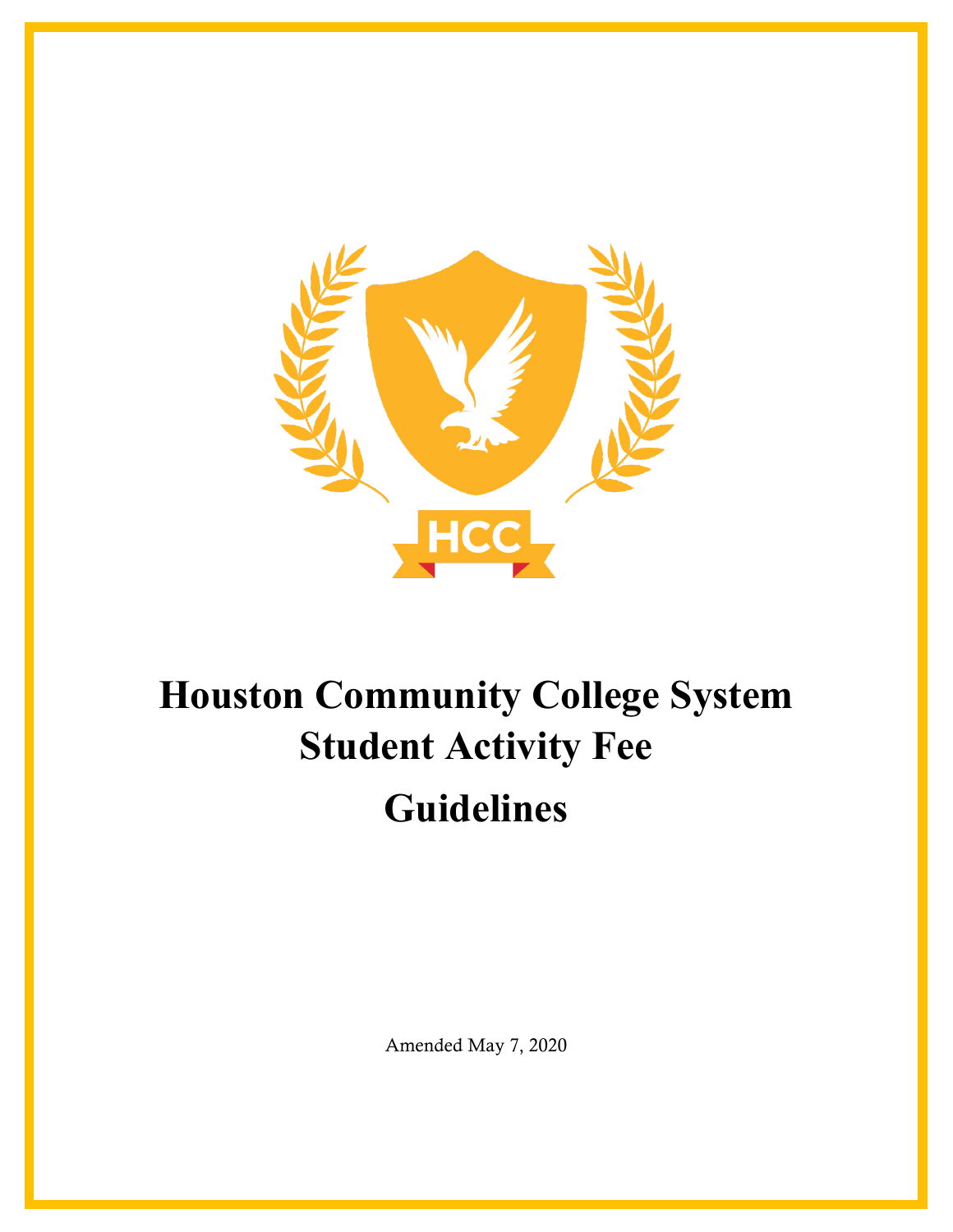# Student Activity Fee Funding Guidelines

- **❖** Definition
- ❖ Introduction
- $Mission$
- ❖ Instructions
- Activities & Fund Allocation
- ❖ Criteria Consideration
- Additional Points
- The Budget Process

#### I. Definition

A student activity is defined as an organized, supervised, extra-curricular activity, which is separate and apart from the regularly scheduled academic functions of the institution. Students must be involved in the conception, planning, and implementation or directly benefit of participation.

#### II. Introduction

Any student, faculty, staff administrator, campus entity as well as student organizations recognized by the Houston Community College, may request funding for activities from the Student Activity Fee. The Student Activity Fee is a nonacademic fee charged to each student at the College.

#### III. Mission

The Student Activity Fee funds shall be used on behalf of all Houston Community College students, to enhance their educational, social, and recreational experience at Houston Community College. This fee will support activities outside of the regular academic curriculum, which in the final analysis, are to the direct benefit of the student body.

#### IV. Instructions

Anyone seeking funding from the Student Activity Fee for the academic year must submit their request to the College Activity Board (CAB). These requests must be submitted in a timely manner and before the set deadline, which will be determined by the College Activity Board (CAB). The CAB at each campus will then review and approve the proposals based on set guidelines.

The budget process will consist of five stages" (1) the request' (2) CAB reviewing and approving request; (3) CAB informing and preparing documentation for processing of approved requests or CAB informing of denied requests; (4) activity is funded.

#### V. Activities and Fund Allocation

- A. The Student Activity Fee may fund activities that fall into the following categories:
	- a) Student Government Activities: These activities or initiatives sponsored by the Student body or parts thereof. These include student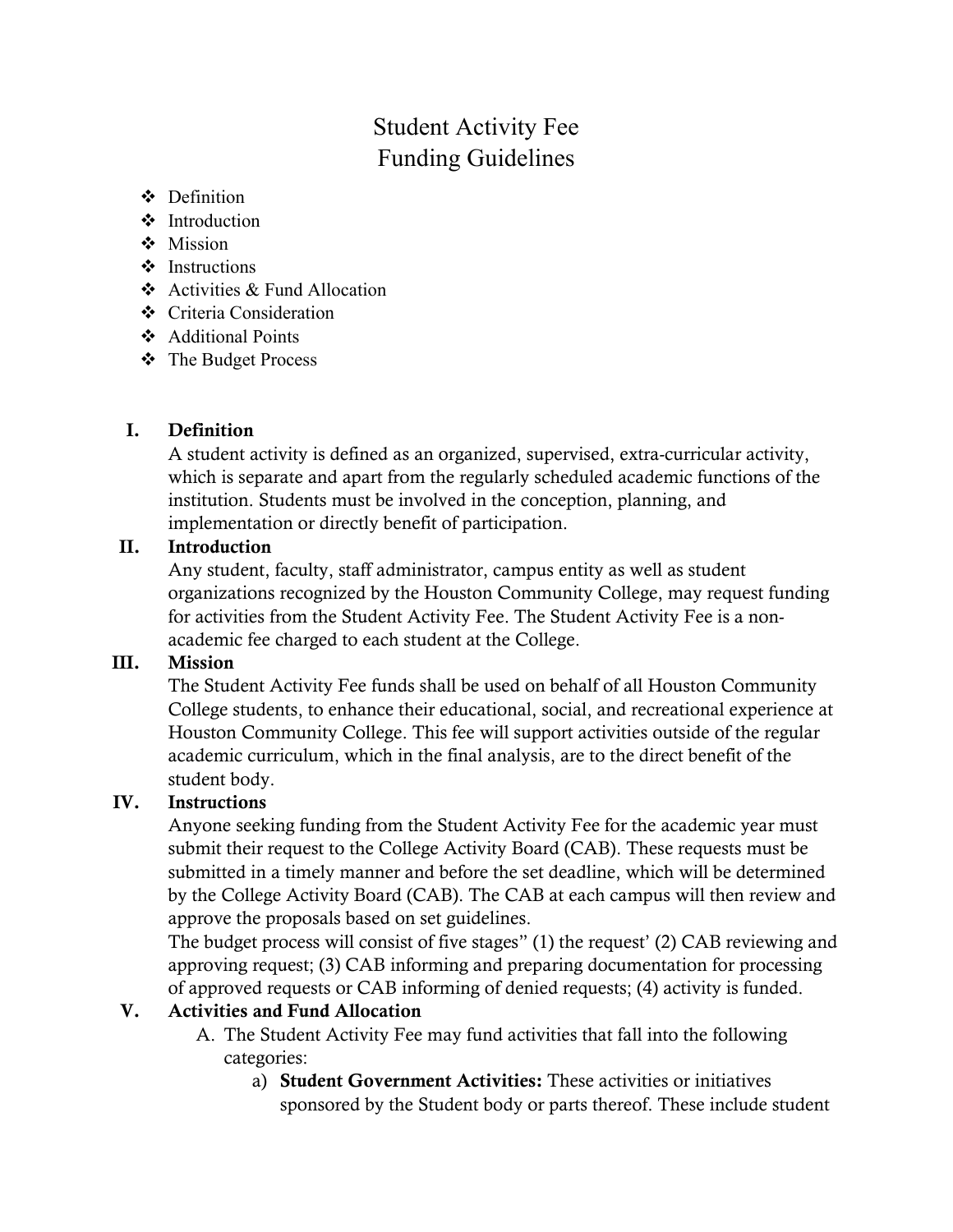government organizations and any registered student clubs of the HCC.

- b) Conference Activities (Conference Fund): These activities involve support for students of the College attending lectures, conferences, symposia, or similar activities. CAB will review based on funding availability, cost per student, previously approved conference funding, size of organization and activity level of the organization. All Students must be accompanied by Student Organization Advisor. (Please note Student Organizations are more than welcome to fundraise or cover a portion of their expenses from their personal funds.)
- c) Special Activity Funding: Available to student organizations to provide financial assistance when holding activities and events.
- d) Service Activities: These are activities whose primary purpose is to provide volunteer service to the College community, outside the College community, or both.
- e) Co-curricular Activities: These are activities, which promote, supplement, or enhance curricular activities of the students. To be included in this category, the activity for which funding is requested must be clearly linked to those of academic departments, programs, or schools and they must be in the direct benefit of the students.
- f) Cultural Activities: These are activities, which consist of programs that are designed to increase cultural awareness, and these activities must be for the benefit of and open to the entire college community.
- g) Interscholastic Activities: These are activities, which involve competitions, exchange of ideas, or simulations with students of other institutions of higher education.
- h) Peer and Public Education Activities: These are activities, which promote knowledge and information within and/or outside the College Community regarding subjects of importance or interest to the community. Funding for political, or religious based programs must be funded on a viewpoint neutral perspective.
- i) Humanitarian Activities: These are activities, which, through student action, promote or encourage the humane treatment of people or animals.
- j) Hobby Activities: These are activities which promote, enhance, or encourage the hobbies of students at the College.
- B. The following activities should not be funded through revenue generated by the Student Activity Fee:
	- a) Politically partisan activities in support of or in opposition to a candidate or political party are not fundable regardless of viewpoint.
	- b) Religious worship ceremonies and devotional activities are not fundable regardless of viewpoint.
	- c) Activities for which academic credit is received.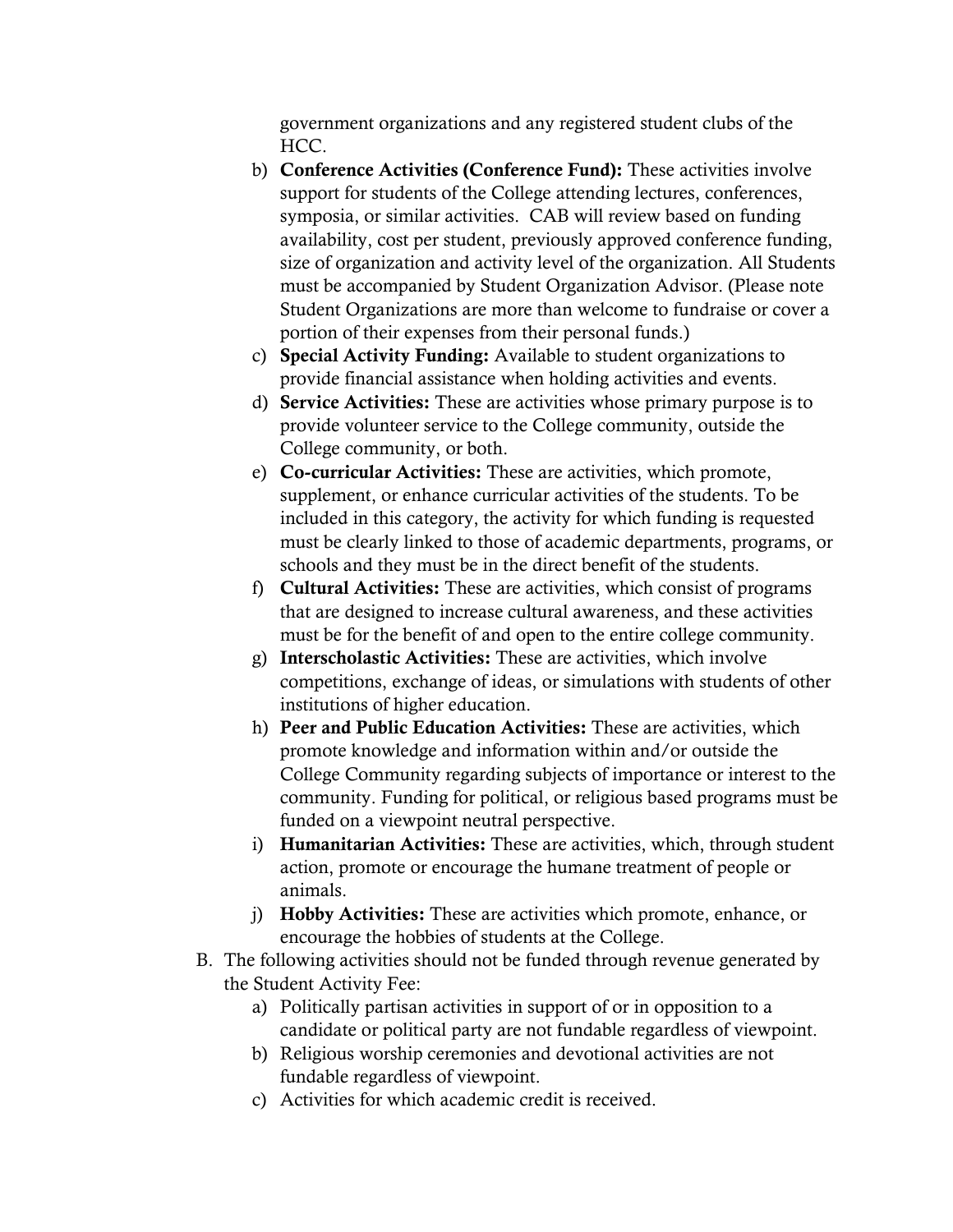- d) No alcoholic beverages or tobacco products will be funded.
- C. The following activities may be funded through revenue generated by the Student Activity Fee:
	- a) In general, food or beverages shall be funded, with the following provisions:
		- a. Food or beverage for a visiting lecturer or entertainer shall be funded.
		- b. Food or beverage that is integral to a cultural activity shall be funded.
		- c. Food or beverage, which is part of an approved banquet, shall be funded.
	- b) Publicity for a specific event may only be funded up to 20% of the total costs for the event. General organization publicity may be funded up to 5% of the organizations overall budget.
	- c) Only organizations that have office space on campus will be able to receive funds for telephone costs. No cellular phone bills will be reimbursed.
	- d) Plaques, awards certificates or any prizes shall be funded with the following provision:
	- e) Student must be the recipient of the said items.

#### VI. Criteria Considered in Fee Allocation

- A. The extent to which the proposed activity is likely to foster growth and excellence among students at the College.
- B. The commitment of the activity sponsors to the execution of the activity.
- C. The history of the activity, and the projected needs if the activity for the upcoming fiscal year.
- D. The amount of outside funding the activity has previously received and the potential for additional funding from other sources.
- E. The goals of the organization's primary activities and its membership selection process.
- F. Any other relevant factors the committee deems appropriate.

#### VII. Additional Points

- A. It is the responsibility of the Student Fee Advisory Committee to project accurately the annual income from the Student Activity Fee and to recommend the allocation of that money in order to meet the needs of the student population and the total enrollment at each college. If a surplus from the Student Activity Fee should accrue, it will be put in the consolidated Student Activity Reserve Fund to be carried over into the next fiscal year. If for any reason a deficit should occur, the Student Fee Advisory Committee will use money from the consolidated Student Activity Reserve Fund to meet its needs.
- B. Funds remaining in the Student Activity Accounts at the end of the Spring Semester will be utilized at the discretion of the Office of Student Life.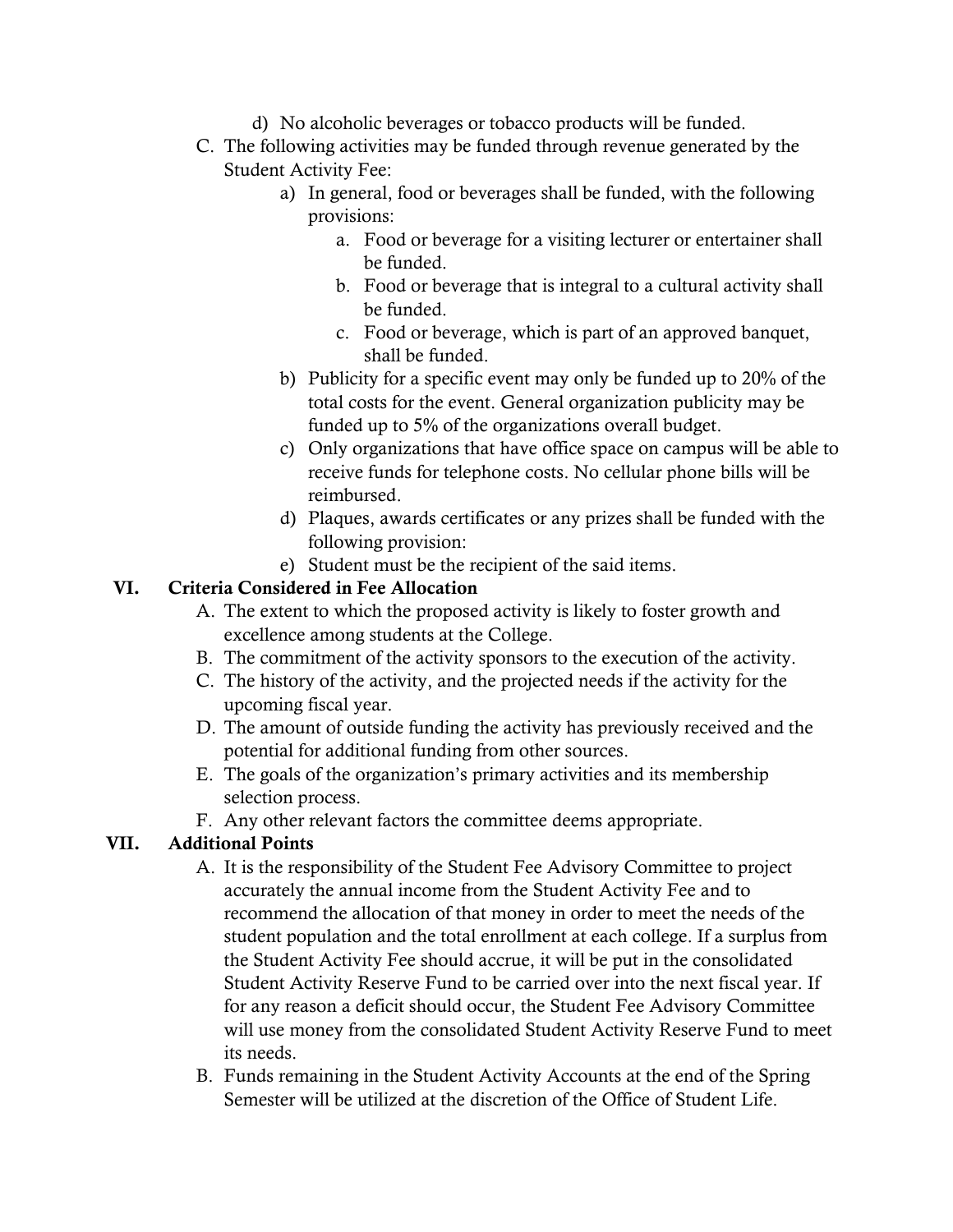Furthermore, any funds remaining in the Student Activity Accounts shall be transferred to the Reserve Fund at the end of the fiscal year.

- C. Any organization whose request is not met in whole or in part will be given valid reasoning thereof and if possible recommendations for resubmitting their request.
- D. Each Student Government Association will receive an allocation up to \$9000 from CAB to cover stipends and formal attire to be worn when representing SGA at local and district administration events. Any additional funding may follow the standard procedures of CAB with a request that must be approved.

# VIII. The Budget Process

## A. The Budget Request

An organization representative must obtain a CAB Proposal Packet from the Student Life Office to apply for funding. This packet will include but not be limited to information on eligibility for funding, deadline for submitting requests, and instructions for completing Student Activity Fee requests form.

The following requirements are mandatory.

- 1. Prior to the submission deadline, a representative of each organizations requesting funding must attend a CAB training. Representatives must attend a CAB Training every Fall and Springs semester.
- 2. All information requested in the CAB Proposal must be enclosed.
- 3. The packet must be submitted to the Student Life Office at the respective campus.
- 4. All student organizations should have a student representative from their organization or club attending Student Government Association general assembly meetings at least once per month.

All organizations not meeting these requirements may not be eligible for funding. The Chair of the Student Fee Advisory Committee may decide to grant funding only in extenuating circumstances.

## B. Hearing

Should the Student Fee Advisory Committee find it suiting; the Chair may call a hearing with any organization to gain clarity on their proposals. At this hearing a maximum of three members of the organization are allowed to present. Once all hearings have been completed, the SFAC will deliberate and decide on all allocation amounts.

### C. Objection to the CAB Recommendations

If an organization or individual finds the CAB's recommendations unsatisfactory, the organization may file an official objection to the Student Fee Advisory Committee within five days of the CAB's recommendations. The objection must have the following information: